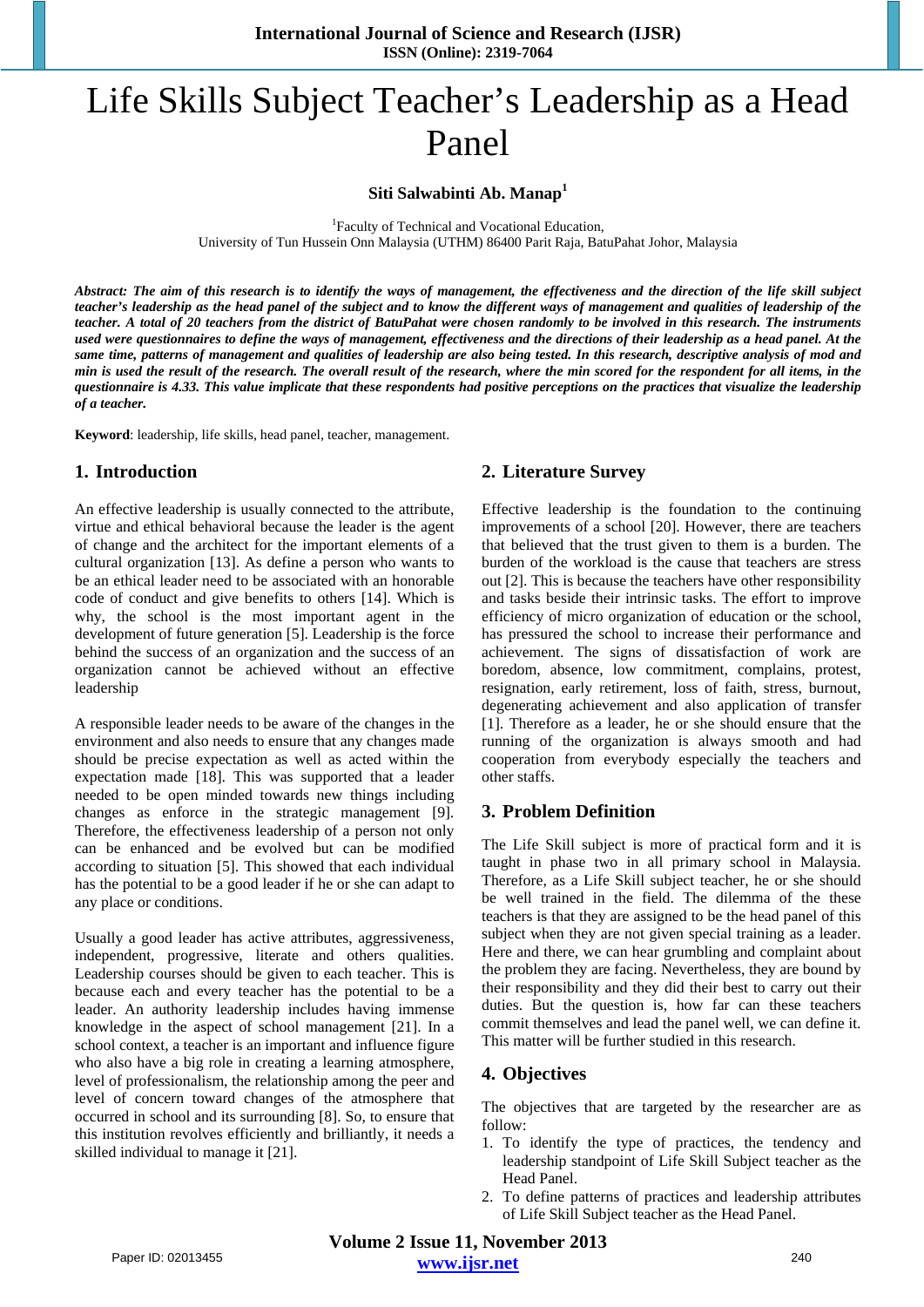## **5. Methodology**

Quantitative approach using a survey method applied in this study because it can provide a quantitative description of a population with only examine a sample of the population [10]. Researcher should stress on validity of the data collected to gain the accurate data analysis and the meaningfulness of the research. If a researcher failed to use the best method to collect data, appropriateness and effective, will produce incorrect and blurred information [15]. The choice of sample should represent population so that the result of the research can be generalized. Therefore, the surveying method is being applied in this research. A total of 20 respondents will be chosen randomly from the schools in the district of BatuPahat. The method used in the research is descriptive survey. The research instrument used in the research is in the form of inquiry. Overall, the inquiry in the research contains only a part regarding the leadership of the teacher. The researcher visited the schools involved, to distribute the survey forms and letter requested cooperation from the headmaster of the school. A self address envelope with stamp is also enclose to enable the respondent to send their completed forms back to the researcher. The respondent is given a time limit of two weeks to answer the survey form and send it back to the researcher.

#### **6. Results and Discussion**

Practice form, tendency and outlook of teacher's leadership as the head panel is being research. At the same time, the forms of practice and attributes of the head panels' leadership is also being compared.

**Table 4.1**: Distributions of Respondents in mod and min towards practice, tendency and outlook as well as the pattern of practice and attribute of leadership of the teacher as head panel of Life Skill Subject.

| No.                      | Choice Matter items                                | Mod            | Min      |
|--------------------------|----------------------------------------------------|----------------|----------|
|                          |                                                    |                |          |
| 1                        | looking at the problem in the task as a chance to  | 4              | 4.35     |
|                          | bring changes                                      |                |          |
| $\overline{c}$           | mobilized the peers to achieve the aims together   | $\overline{4}$ | 4.30     |
| 3                        | utilize the source material to overcome the        | 4              | 4.15     |
|                          | learning obstacles                                 |                |          |
| $\overline{\mathcal{A}}$ | contribute to the building culture of Learning     | 4              | 4.20     |
|                          | Organization.                                      |                |          |
| 5                        | assist peers to maintain commitment to their tasks | $\overline{4}$ | 4.20     |
| 6                        | not easily influenced by the negative people       | 4              | 4.25     |
|                          | around                                             |                |          |
| 7                        | takes initiative to overcome lacks in teaching and | $\overline{4}$ | 4.15     |
|                          | learning                                           |                |          |
| 8                        | uses data and evidence to make decision            | $\overline{4}$ | 4.40     |
| 9                        | supervises programme and make adjustments to       | 5              | 4.45     |
|                          | different situations                               |                |          |
| 10                       | maintain commitments to tasks                      | 4              | 4.35     |
| 11                       | build interest of students toward their learning   | 5              | 4.65     |
| 12                       | establish oneself towards duty and responsibility  | $\overline{5}$ | 4.45     |
| Average                  |                                                    |                | 51.90/12 |
|                          |                                                    |                | 4.33     |

 $1 =$  totally disagree  $2 =$  disagree  $3 =$  less agree

 $4 = \text{agree } 5 = \text{totally agree}$ 

The table 4.1 above shows the distribution of respondents in min and mod for practices, tendency and outlook as well as forms of practice and attributes leadership of teacher as the head panel of Life Skill subject. For item 1, most of the respondent chose the scale of 4 which means that they agree with the statement. The min obtained from all respondent was 4.35. As for item 2, most respondents chose scale 4 where they also agree with the statement. The min obtained was also quite high that is 4.30. Mod obtained for item 3 and 4 from all respondents was 4.15.

For item 4, most respondents chose 4 meant that they agree with the statement. The min obtained from all respondents was 4.20. Mod obtained from item 5 was 4 and the min obtained from all respondents was 4.20. For item 6, the frequency mod was 4 while the min obtained was 4.25. As for item 7, most respondents chose 4. This also showed they agree with the statement that they are initiative leaders. Min obtained for the item was 4.15. Besides that, for item 8 most respondents also agree with teachers' ability in problem solving for as a leader. Mod obtained from the scale chosen was 4 while the min obtained was 4.40. Item 9 was also respondents' choice in choosing the scale 5 and obtained the min of 4.45. For item 10 most respondent chose scale 4 which also meant that they agree with the statement. The min obtained from all respondent was 4.35. For item 11, it is the favourite for the respondents because the mod obtained was scale 5 which meant that the totally agree. The min obtained was also quite high, which was 4.65. As for item 12, it was also the main concern for most of them chose scale 5 that the min was 4.45.

It cannot be denied that teachers need commitment to realize one's outlook and mission, continually and consistently. A good leader not only is committed to his or her tasks and responsibility but also can attract peers involvement in a programme and maintain their commitment in order to continually give their support to achieve an objective. Besides that, a good leader should always ensure that a programme is smoothly carried out and always be aware of changing situations. They should always be ready to face any possibilities that are unexpected. In addition, they should also be sensitive to improvisation or improvise an activity or a programme in school in order to gain cooperation from all involved.

Besides that, a good leader should be skilled in making a decision and in problem solving. In this matter, the leader should use the resources of finances, reference materials, tools and also human resource to help find the best resolution. Decision must be made from evidences and data from evidences and not only from just one's assumptions. Evidences can be from the discreet data or from not formal observation but what is more important is that all the evidences must be documented. The stated that not only individual is learning but the organization is also learning[11]. This proved that when teachers' take the initiative to improvise their teaching practices and then shared the idea with their peers, it not only contributes to enhancement of comprehension and knowledge in the school but also the school can be seen as a learning organization when more leaders provided contribution of their findings with their peers that also will attract more teachers to involve themselves.

**Volume 2 Issue 11, November 2013 www.ijsr.net** Paper ID: 02013455 241